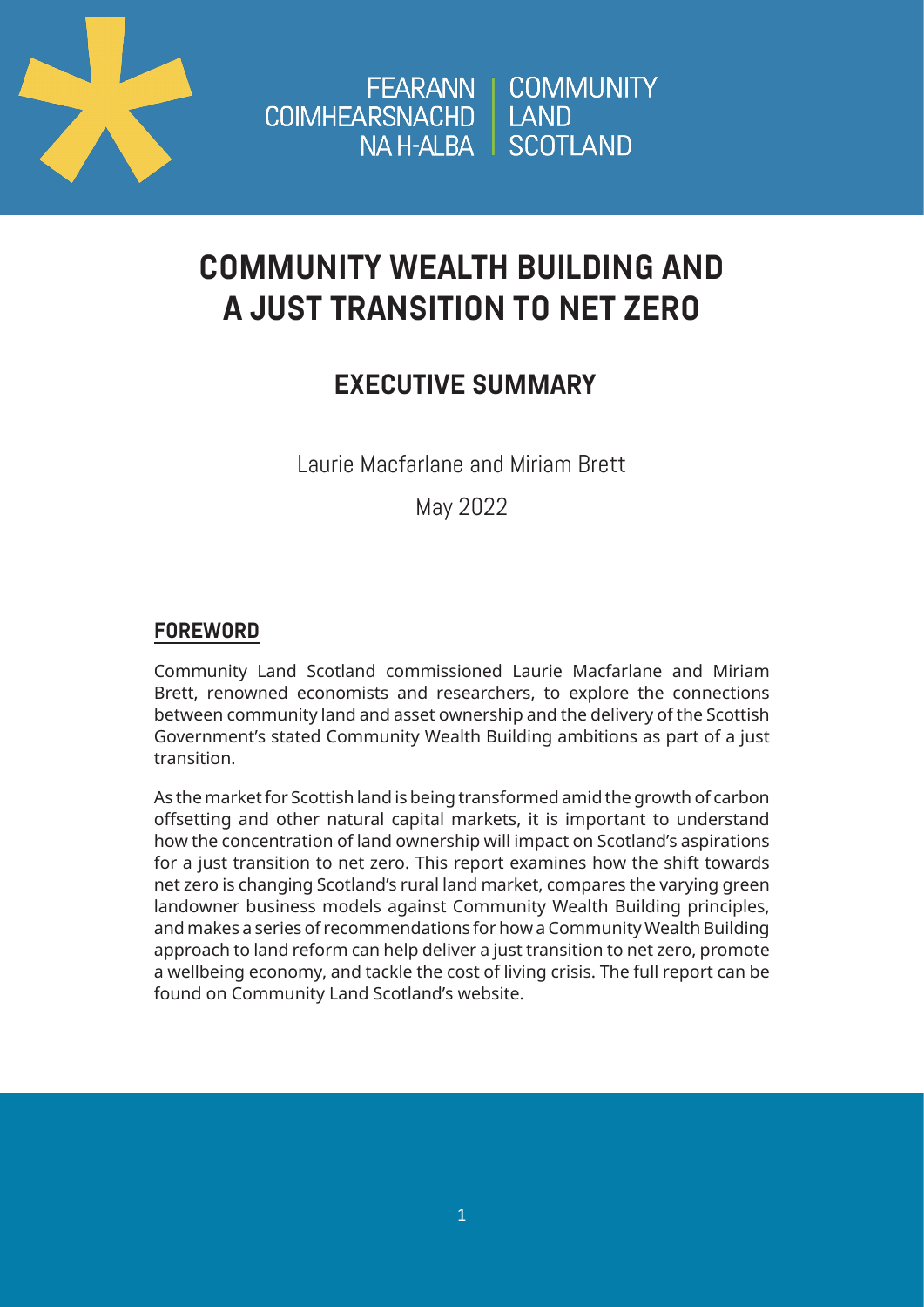

#### **AUTHOR BIOGRAPHIES**

Laurie Macfarlane is an Edinburgh based economist and researcher. He is currently a research fellow at the UCL Institute for Innovation and Public Purpose (IIPP); a research fellow at The Democracy Collaborative and the Wellbeing Economy Alliance; a member of North Ayrshire Council's Community Wealth Building Expert Group; and a member of the Progressive Economy Forum council. Prior to this he was Senior Economist at the New Economics Foundation and Economics Editor at openDemocracy. Laurie is also the coauthor of the critically acclaimed book 'Rethinking the Economics of Land and Housing'.

Miriam Brett is Director of Research and Advocacy at Common Wealth think tank, and a research fellow at the Democracy Collaborative and the Wellbeing Economy Alliance. She sits on the expert panel for the North Ayrshire Community Wealth Building strategy, and is a board member at Green New Deal Rising.

#### **EXECUTIVE SUMMARY**

The Scottish Government has set out bold ambitions to deliver a just transition to net zero emissions of all greenhouse gases by 2045, scale up Community Wealth Building, create a wellbeing economy, and deliver inclusive growth across Scotland. How Scotland's land is owned, used and managed will play a key role in determining whether this vision is achieved.

In this paper we explore how the ownership and governance of land in Scotland needs to evolve if the Scottish Government is to deliver on its stated policy objectives. We begin by examining how the shift towards net zero is transforming Scotland's rural land market, and find that the emerging value associated with carbon and natural capital is contributing to soaring demand for rural land in Scotland. This rising demand, together with high timber prices and subdued levels of supply, is putting significant upwards pressure on prices for all types of rural land. We also examine how future developments in carbon and other natural capital markets could impact Scotland's land market. Although there remains a considerable degree of uncertainty surrounding prices in the voluntary carbon market, we find that as it stands there is a broad consensus that prices will increase over the coming decades. As well as generating potentially large financial rewards for landowners from the generation of carbon credits, it is likely that, in the absence of policy intervention, this will also put further upwards pressure on land values. This could be further fuelled by the emergence of new natural capital markets, which could create additional revenue streams for landowners in Scotland and therefore put further upwards pressure on land prices.

Given the expected growth of carbon offsetting and other natural capital markets in Scotland, a key question relates to how the value generated from these activities will be captured and distributed. Under Scotland's existing legal framework, ownership of land confers the right to generate carbon credits and exploit natural capital opportunities – and to reap the associated financial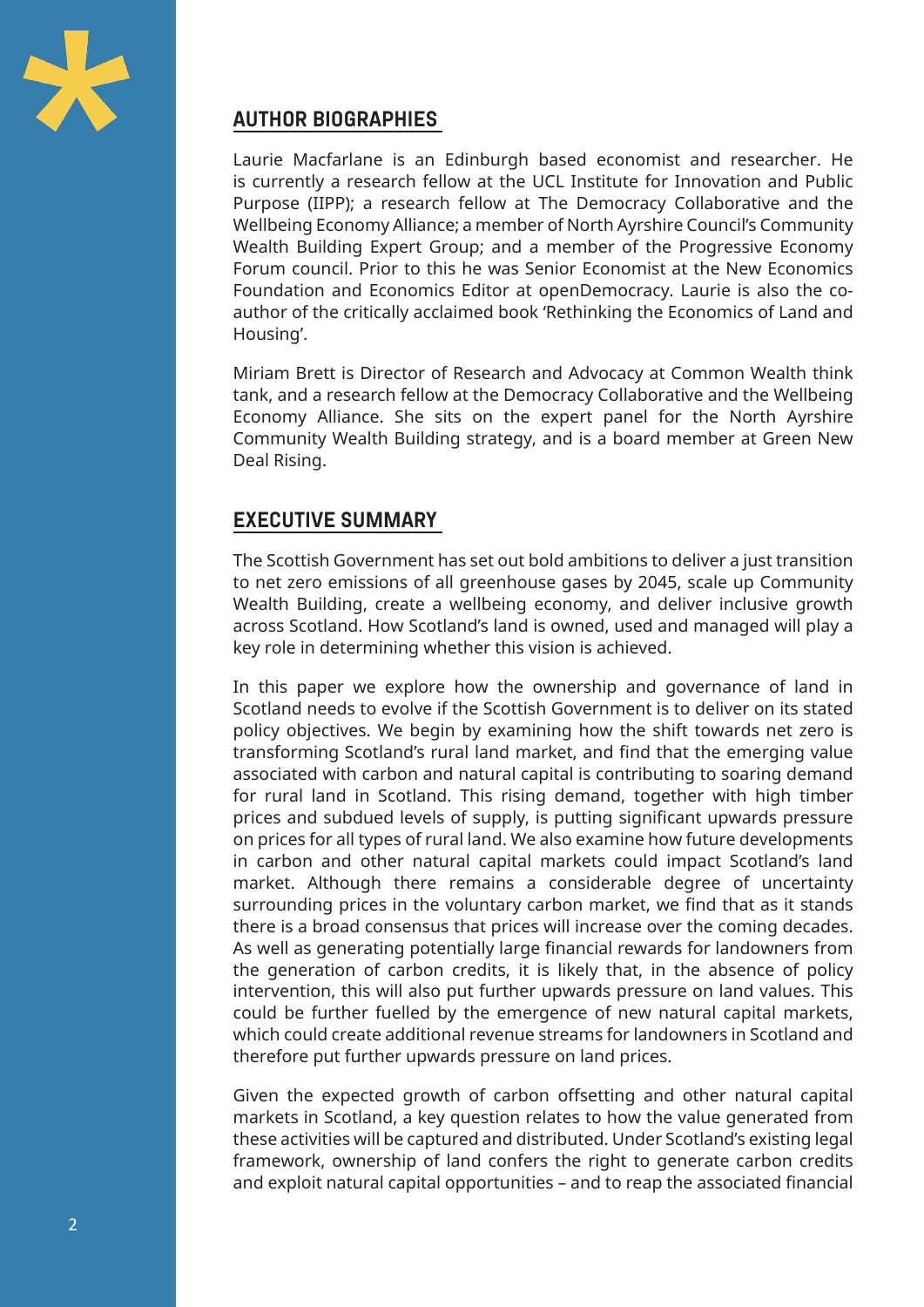

rewards. As a result, the question of who owns land in Scotland will play a vital role in determining how the value associated with Scotland's natural capital potential will be captured and distributed.

Over the past year there has been much debate over the rise of so-called 'Green Lairds' in Scotland. The term 'Green Laird' has no formal definition, however it is typically used to describe individual and corporate investors that have purchased land in Scotland with the stated intention of delivering some kind of environmental benefit, often alongside other goals. In practice however, there are a wide range of actors in Scotland's land market that aim to deliver some kind of environmental benefit, operating with many different motivations and business models. In order to move beyond the high-level debate surrounding 'Green Lairds', we develop a framework for examining the range of different business models being deployed by environmentally-oriented landowners in Scotland, and explore their primary motivations and activities with reference to a number of case studies.

We then consider the extent to which different landowner business models align with the principles and objectives of Community Wealth Building. We find that community ownership delivers the strongest alignment with Community Wealth Building due to the fact that it is rooted in place; encourages local, broad-based ownership; has the potential to generate large local multipliers and minimise economic leakage; embeds collaborative approaches to decision making; and delivers inclusive, well paid jobs. Community ownership therefore provides an effective means of ensuring that wealth that is created in Scotland is retained and redirected back into local communities. In contrast, we find that absentee corporate and individual ownership delivers the weakest alignment with Community Wealth Building.

We argue that scaling up a Community Wealth Building approach to land reform can help deliver on a number of the Scottish Government's policy objectives, including delivering a just transition to net zero, promoting a wellbeing economy, and tackling the cost of living crisis. In order to achieve this however, we argue that fundamental reforms to the ownership and governance of land in Scotland are required. Our key policy recommendations are summarised in the table below.

#### **SUMMARY OF POLICY RECOMMENDATIONS**

| Recommendation                                                                        | <b>Expected impact</b>                                                                                                                                                                                                                                                                                                                                                                                                                            |
|---------------------------------------------------------------------------------------|---------------------------------------------------------------------------------------------------------------------------------------------------------------------------------------------------------------------------------------------------------------------------------------------------------------------------------------------------------------------------------------------------------------------------------------------------|
|                                                                                       | A new statutory power to apply a public Diversify Scotland's highly concentrated<br>interest to all landholdings in Scotland $\sqrt{\frac{1}{1}}$ pattern of land ownership and ensure<br>above a certain scale and/or concentration   that the governance of land in Scotland<br>should be introduced, backed up by the   is aligned with Community Wealth<br>power to issue compulsory sale orders   Building and the principles set out in the |
| for existing landholdings that fail to meet Scottish Land Rights and Responsibilities |                                                                                                                                                                                                                                                                                                                                                                                                                                                   |
| the test's criteria as a last resort.                                                 | Statement.                                                                                                                                                                                                                                                                                                                                                                                                                                        |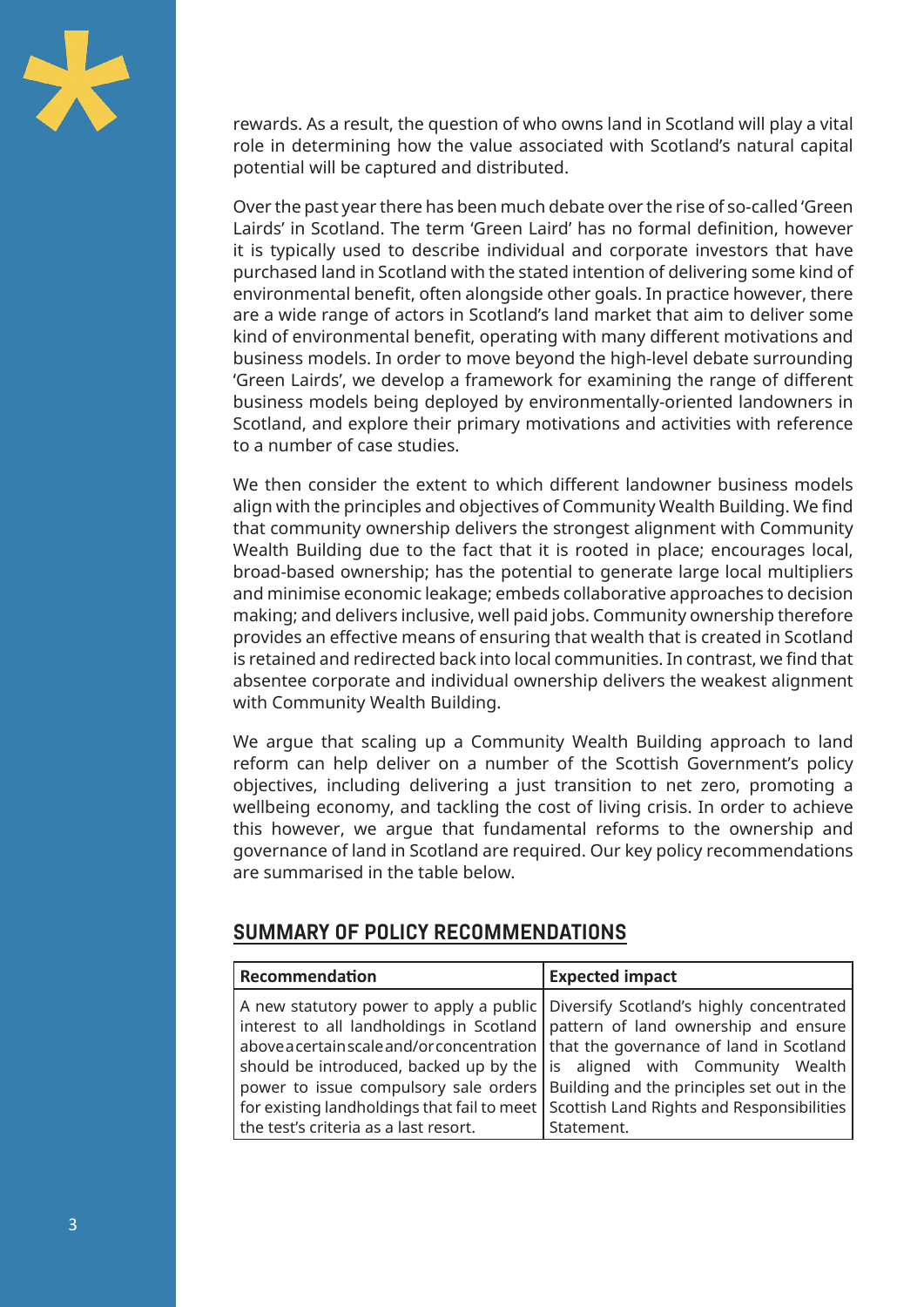

| Recommendation                                                                                                                                                                                                                                                                                                                                                                                                                                                                           | <b>Expected impact</b>                                                                                                                                                                                                                                                                                                                                                                       |
|------------------------------------------------------------------------------------------------------------------------------------------------------------------------------------------------------------------------------------------------------------------------------------------------------------------------------------------------------------------------------------------------------------------------------------------------------------------------------------------|----------------------------------------------------------------------------------------------------------------------------------------------------------------------------------------------------------------------------------------------------------------------------------------------------------------------------------------------------------------------------------------------|
| Public acquisitions of land via Forestry<br>and Land Scotland and Crown Estate<br>Scotland should be significantly scaled<br>up, and compulsory purchase powers<br>should also be strengthened to enable<br>public bodies to acquire land for the<br>purposes of achieving<br>sustainable<br>development.                                                                                                                                                                                | Enable more of the value of Scotland's<br>natural capital potential to be captured<br>for public benefit rather than it being<br>extracted by absentee investors, and<br>create opportunities to break up large<br>estates into smaller sites, which can be<br>transferred or sold to local communities<br>in support of Community Wealth Building<br>objectives.                            |
| Options for creating a mandatory<br>system of certification for carbon credits<br>should be explored to ensure much<br>greater scrutiny of sellers and buyers.<br>Additionally criteria for carbon credit<br>generation should also be monitored on<br>an ongoing basis.                                                                                                                                                                                                                 | Prevent 'greenwashing' by ensuring that<br>suppliers of carbon credits are delivering<br>carbon sequestration that is genuinely<br>additional, and that purchasers of carbon<br>credits are only offsetting emissions that<br>are genuinely unavoidable.                                                                                                                                     |
| All land should be brought onto the<br>valuation roll, and non-domestic rates<br>should be applied to all wooded land.<br>Agricultural land should remain exempt<br>from non-domestic rates for the time<br>being, but this should be reviewed<br>periodically. In addition, the rate of LBTT<br>on rural land transactions should also be<br>equalised with that paid on residential<br>transactions, and a surcharge introduced<br>on land holdings over a certain scale<br>threshold. | Address longstanding distortions<br>in<br>Scotland's land market that reinforce<br>of<br>highly concentrated pattern<br>a<br>ownership; and raise revenue<br>that<br>can be used to scale up Community<br>Wealth Building approaches to local<br>development across Scotland.                                                                                                                |
| Tax, and lay the groundwork for this by<br>making efforts to address the associated<br>practical barriers during the current<br>parliamentary term.                                                                                                                                                                                                                                                                                                                                      | The Scottish Government should set Enable more of the value of Scotland's<br>out a long-term ambition to replace   natural capital potential to be captured<br>non-domestic rates with a Land Value for public benefit while incentivising<br>the efficient use of land and generating<br>revenue to support policy objectives,<br>including those relating to Community<br>Wealth Building. |
| Funding for community initiatives should<br>be scaled up via the establishment<br>of a new Community Wealth Fund.<br>should<br>Communities<br>be<br>invited<br>to<br>submit funding applications to the fund<br>which would be assessed on the basis of<br>Community Wealth Building criteria.                                                                                                                                                                                           | Provide new sources of funding for<br>community initiatives to compliment<br>the Scottish Land Fund, and scale up<br>Community Wealth Building approaches<br>to local development across Scotland.                                                                                                                                                                                           |
| The benefits of establishing a<br>new<br>National Wealth Fund should be explored,<br>learning from international experience<br>of sovereign wealth fund models                                                                                                                                                                                                                                                                                                                           | Ensure that a share of the value generated<br>from Scotland's natural capital is invested<br>for the long-term in the national interest,<br>generating revenue that can be used to<br>support public policy objectives including<br>those relating to Community Wealth<br>Building.                                                                                                          |